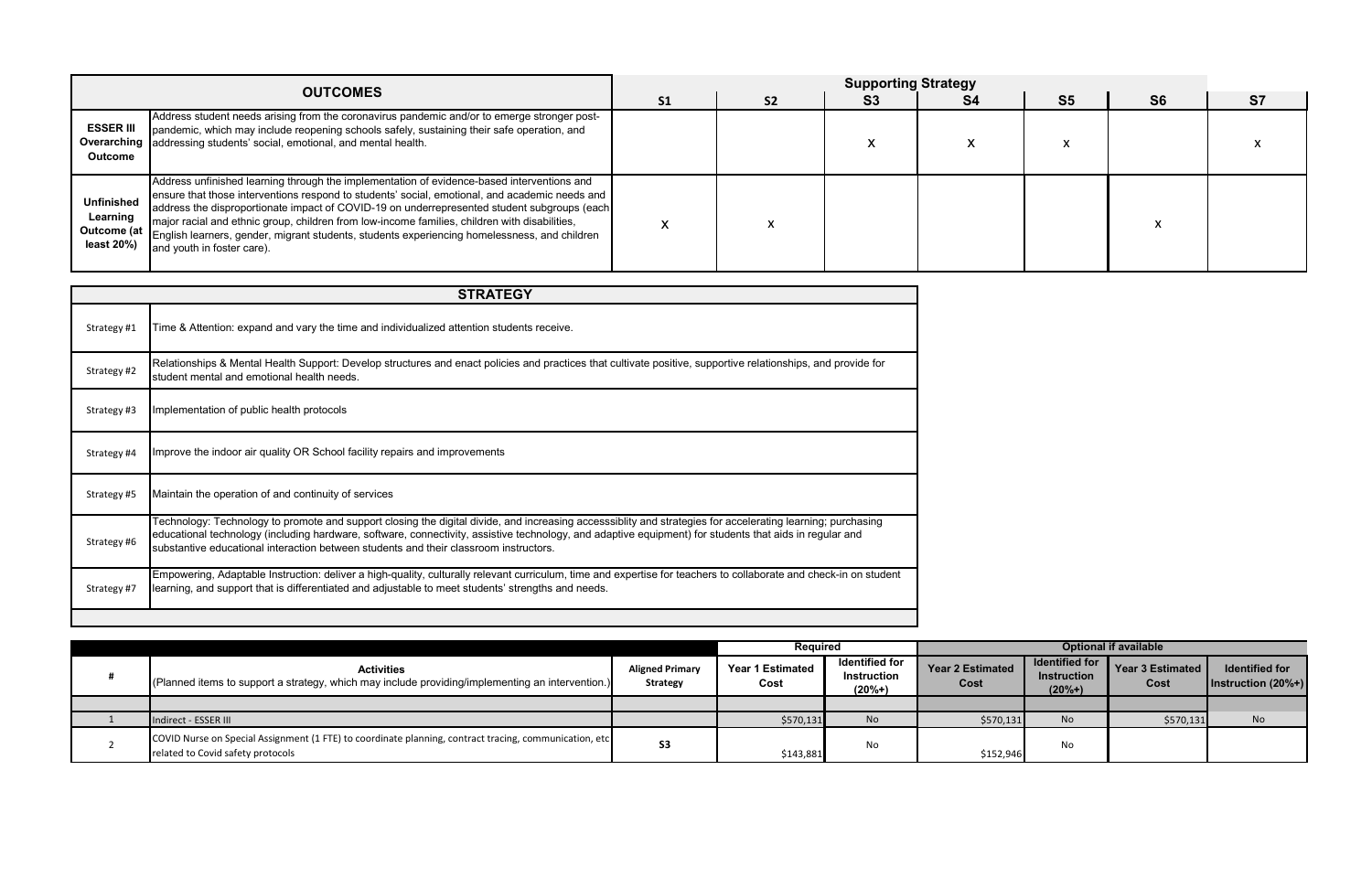|                | School Nurse (1 additional FTE) Essential Job Functions:                                                                                 |                |           |           |             |           |           |           |
|----------------|------------------------------------------------------------------------------------------------------------------------------------------|----------------|-----------|-----------|-------------|-----------|-----------|-----------|
|                | 2. In conjunction with other District Nurses and District personnel, develops and implements a                                           |                |           |           |             |           |           |           |
|                | comprehensive school health program.                                                                                                     |                |           |           |             |           |           |           |
|                | 3. Provides appropriate emergency care in the event of sudden illness or injury and refers those affected                                |                |           |           |             |           |           |           |
|                | to further outside care as needed.                                                                                                       |                |           |           |             |           |           |           |
|                | 4. Provides routine medical care such as pill management and dispensing for students who require the                                     |                |           |           |             |           |           |           |
|                | intake of pharmaceuticals during school hours.                                                                                           |                |           |           |             |           |           |           |
|                | 5. Implements required screening procedures and ensures compliance with state and District                                               |                |           |           |             |           |           |           |
|                | immunization standards.                                                                                                                  |                |           |           |             |           |           |           |
|                | 6. Helps prevent and control communicable disease through education, examinations, and exclusion of                                      |                |           |           |             |           |           |           |
|                | affected students in accordance with established public health guidelines.                                                               |                |           |           |             |           |           |           |
|                | . Develops care plans for students with disabilities or specific health needs -- including high-risk                                     |                |           |           |             |           |           |           |
| $\overline{3}$ | students with chronic illness or disease -- and provides training and guidance to teachers and staff                                     | S <sub>3</sub> |           | <b>No</b> |             | No        |           | No.       |
|                | members in properly managing their cases.                                                                                                |                |           |           |             |           |           |           |
|                | 8. Communicates effectively with students, staff, parents and outside medical professionals about school                                 |                |           |           |             |           |           |           |
|                | health concerns.                                                                                                                         |                |           |           |             |           |           |           |
|                | 9. Trains and provides oversight of District personnel in performing delegated medical tasks.                                            |                |           |           |             |           |           |           |
|                | 10. Serves as liaison between the school and public health agencies.                                                                     |                |           |           |             |           |           |           |
|                | 11. Assists in teaching health-related subjects in support of established lesson plans.                                                  |                |           |           |             |           |           |           |
|                | 12. Maintains confidential clinical records and submits reports as required by law.                                                      |                |           |           |             |           |           |           |
|                | 13. Provides counseling to students concerning health issues, including mental health, pregnancy,                                        |                |           |           |             |           |           |           |
|                | sexually transmitted diseases and substance abuse.<br>14. Reports unhealthy, unsafe or unsanitary conditions to appropriate authorities. |                |           |           |             |           |           |           |
|                | 15. Appropriately handles and disposes of hazardous waste.                                                                               |                |           |           |             |           |           |           |
|                | 16. Ensures an adequate stock of supplies and materials necessary to the proper functioning of the                                       |                |           |           |             |           |           |           |
|                | school infirmary.                                                                                                                        |                | \$138,030 |           | \$146,725   |           | \$155,969 |           |
|                | COVID-19 PPE & Supplies                                                                                                                  | <b>S3</b>      | \$500,000 | No        |             |           |           |           |
|                | Preventative Maintenance Specialists (2 FTE)                                                                                             | <b>S4</b>      | \$203,774 | No        | \$216,611   | No        | \$230,257 | No        |
| -6             | Safety Programs                                                                                                                          | <b>S4</b>      | \$35,500  | No        | \$35,500    | No        |           |           |
|                | Installation and periodic replacement of MERV 13 filters at all district facilities.                                                     | <b>S4</b>      | \$40,000  | <b>No</b> | \$40,000    | No        |           |           |
| 8              | Replace Chiller at Nancy Ryles Elementary                                                                                                | <b>S4</b>      |           |           | \$300,000   | No        |           |           |
| 9              | Raleigh Hills Elementary gym and cafeteria digital direct control installation for HVAC                                                  | <b>S4</b>      |           |           |             |           | \$250,000 | <b>No</b> |
|                | HVAC Technicians (3 FTE) to ensure an attractive, sanitary and safe facility for students, staff and the                                 |                |           |           |             |           |           |           |
| 10             | public by performing skilled maintenance and repair work on District heating, ventilation and air                                        | <b>S4</b>      |           | No        |             | No        |           | No        |
|                | conditioning systems                                                                                                                     |                | \$354,510 |           | \$376,844   |           | \$400,585 |           |
|                |                                                                                                                                          |                |           |           |             |           |           |           |
|                | Landscape Technicians (2 FTE) to provide general grounds and equipment operation to effectively                                          |                |           |           |             |           |           |           |
|                | implement strategies to both maintain schools and ancillary properties. They assist in maintaining a                                     |                |           |           |             |           |           |           |
| 11             | welcoming, attractive, sanitary, and safe landscape for students, staff, and the public; and minimizes                                   | <b>S4</b>      |           | No        |             | <b>No</b> |           | No        |
|                | property damage, loss, and liability exposure. This position performs advanced and highly varied                                         |                |           |           |             |           |           |           |
|                | andscape maintenance duties at multiple District sites, caring for lawns, shrubs, trees and groundcover.                                 |                | \$213,110 |           | \$226,536   |           | \$240,808 |           |
| 12             | Boiler Preventative Maintenance contract                                                                                                 | <b>S4</b>      | \$75,000  | No        | \$75,000    | No        | \$75,000  | No        |
| 13             | <b>HVAC repairs parts</b>                                                                                                                | <b>S4</b>      | \$60,000  | No        |             |           |           |           |
| 14             | Master Contract for HVAC maintenance and repair                                                                                          | <b>S4</b>      |           |           | \$150,000   | No        | \$150,000 | No        |
| 15             | Barnes Elementary Gym mechanical ventilation improvements                                                                                | <b>S4</b>      | \$200,000 | No        |             |           |           |           |
| 16             | West TV Elementary Gym mechanical ventilation improvements                                                                               | <b>S4</b>      | \$100,000 | No        |             |           |           |           |
| 17             | Montclair Elementary Gym mechanical ventilation improvements                                                                             | <b>S4</b>      | \$200,000 | <b>No</b> |             |           |           |           |
| 18             | Southridge HVAC Repair to improve ventilation and cooling in the school                                                                  | <b>S4</b>      |           |           | \$1,000,000 | No        |           |           |
| 19             | Hiteon Elementary HVAC repairs and parts replacement                                                                                     | <b>S4</b>      | \$30,000  | No        |             |           |           |           |
| 20             | Kinnaman ES and Errol Hassell Elementary Schools fan VFD motor control install                                                           | <b>S4</b>      | \$235,000 | No        |             |           |           |           |
| 21             | <b>COVID Coordinator (1 FTE)</b>                                                                                                         | S <sub>5</sub> | \$89,890  | No        |             |           |           |           |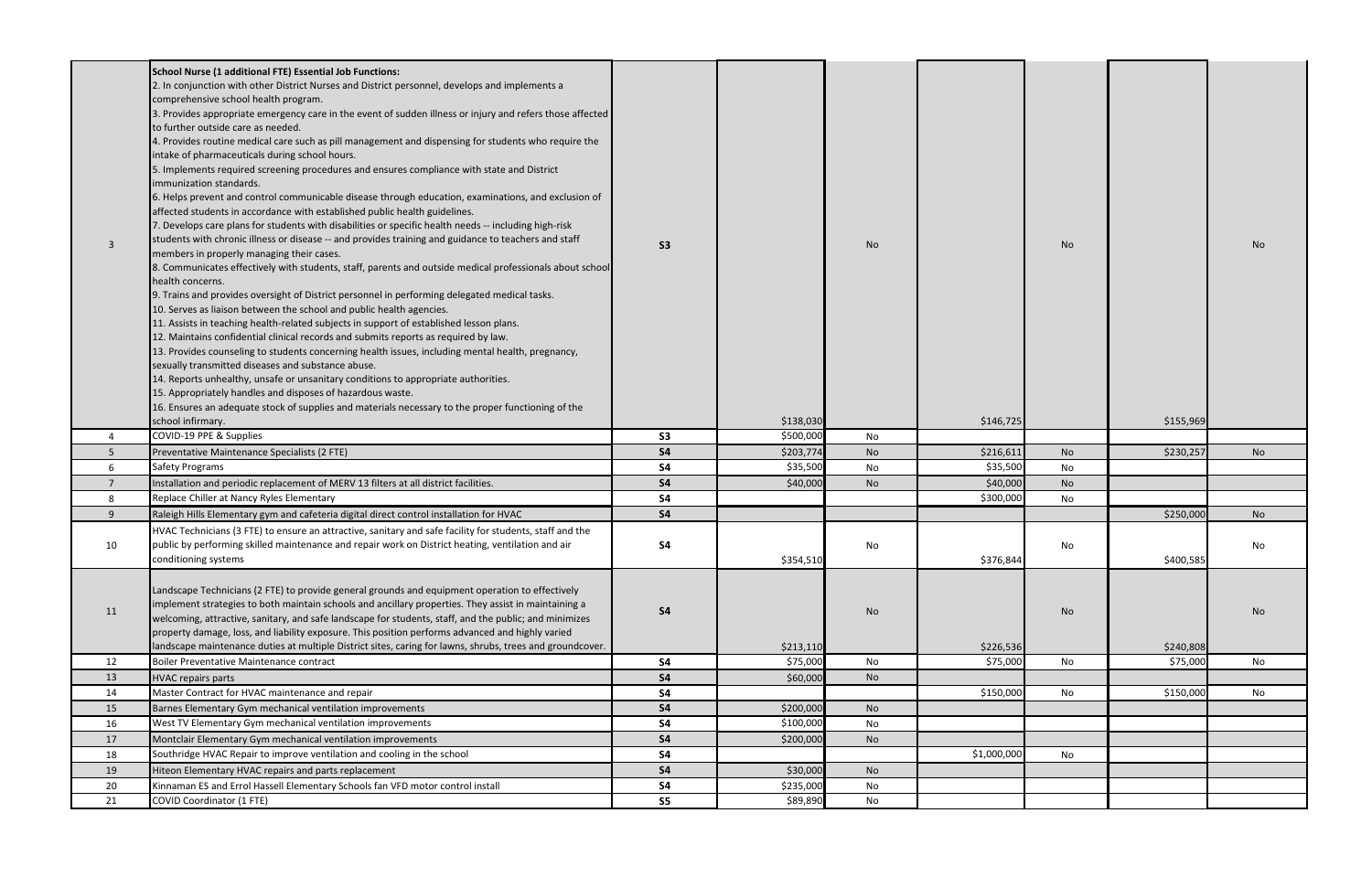| 22 | Roving Custodian II (4 FTE) to perform routine custodial tasks upon being assigned to any District school<br>or site on a daily basis. May assume a leadership role and assist with the direction of work among peers<br>who perform custodial duties. The roving Custodian II may also perform general facility maintenance and<br>grounds upkeep at any of the assigned multiple sites.                                                                                                                                                                                                                                                                                                                                                                                                                                                                                                                                                                                                                                                                                                                                                                                                                                                                                   | S <sub>5</sub> | \$310,001   | No  | \$329,531   | No  | \$350,291   | No  |
|----|-----------------------------------------------------------------------------------------------------------------------------------------------------------------------------------------------------------------------------------------------------------------------------------------------------------------------------------------------------------------------------------------------------------------------------------------------------------------------------------------------------------------------------------------------------------------------------------------------------------------------------------------------------------------------------------------------------------------------------------------------------------------------------------------------------------------------------------------------------------------------------------------------------------------------------------------------------------------------------------------------------------------------------------------------------------------------------------------------------------------------------------------------------------------------------------------------------------------------------------------------------------------------------|----------------|-------------|-----|-------------|-----|-------------|-----|
| 23 | Roving Custodial Foreman I (1 FTE) The Custodial Foreman I provides direction, leadership, organization,<br>and planning for Custodial Services and oversees the maintenance of an attractive, sanitary and safe<br>campus or facility for students, staff and the public, and minimizes property damage, loss, and liability<br>exposure. The Custodial Foreman I assumes responsibility for the quality of cleanliness and upkeep by<br>providing direct service and by overseeing the work of Custodians at the site.                                                                                                                                                                                                                                                                                                                                                                                                                                                                                                                                                                                                                                                                                                                                                    | S <sub>5</sub> | \$107,060   | No  | \$113,805   | No  | \$120,975   | No. |
| 24 | 0.5 SSC for Title I Elementary Schools<br><b>Family Education and Support</b><br>>Family Education: Skill building- Social Emotional Learning: Regulation, Cooperation, School Based SEL<br>Strategies for the Home Environment<br>Instruction<br>>Co-Lead with Counselor, SEL Scope and Sequence Coordination of Teacher and Counselor Delivered<br>Lessons<br>>College and Career Exploration<br>>Curate equity focused SEL resources for staff<br>>Support the delivery of classroom Universal SEL Instruction and Restorative Practices strategies by the<br>classroom teacher (Current or Future Adopted Materials)<br>>Support teachers with the identification of and implementation of classroom management strategies<br><b>Staff Professional Development and Coaching</b><br>>Co-Lead with Counselor, coordinate and Deliver Staff PD around Social Emotional Learning and<br><b>Learning Targets</b><br>>Educator Support/Coaching Elem in the classroom: calming corner, classroom setup<br>>Restorative Practices Educator Support/ Coaching/ Modeling (Circles, Community Building, Restorative<br>Questions)<br><b>Prevention and Intervention Student Supports</b><br>>Coordinate Restroative Practices Conferences- (Student, Teacher, Family)            | <b>S2</b>      | \$987,976   | Yes | \$1,050,218 | Yes | \$1,116,382 | Yes |
| 25 | 0.5 SSC for non-Title I Elementary Schools<br><b>Family Education and Support</b><br>>Family Education: Skill building- Social Emotional Learning: Regulation, Cooperation, School Based SEL<br>Strategies for the Home Environment<br><b>Instruction</b><br>>Co-Lead with Counselor, SEL Scope and Sequence Coordination of Teacher and Counselor Delivered<br>Lessons<br>>College and Career Exploration<br>>Curate equity focused SEL resources for staff<br>>Support the delivery of classroom Universal SEL Instruction and Restorative Practices strategies by the<br>classroom teacher (Current or Future Adopted Materials)<br>>Support teachers with the identification of and implementation of classroom management strategies<br><b>Staff Professional Development and Coaching</b><br>>Co-Lead with Counselor, coordinate and Deliver Staff PD around Social Emotional Learning and<br><b>Learning Targets</b><br>>Educator Support/Coaching Elem in the classroom: calming corner, classroom setup<br>>Restorative Practices Educator Support/ Coaching/ Modeling (Circles, Community Building, Restorative<br>Questions)<br><b>Prevention and Intervention Student Supports</b><br>>Coordinate Restroative Practices Conferences- (Student, Teacher, Family) | S <sub>2</sub> | \$1,411,394 | Yes | \$1,500,312 | Yes |             |     |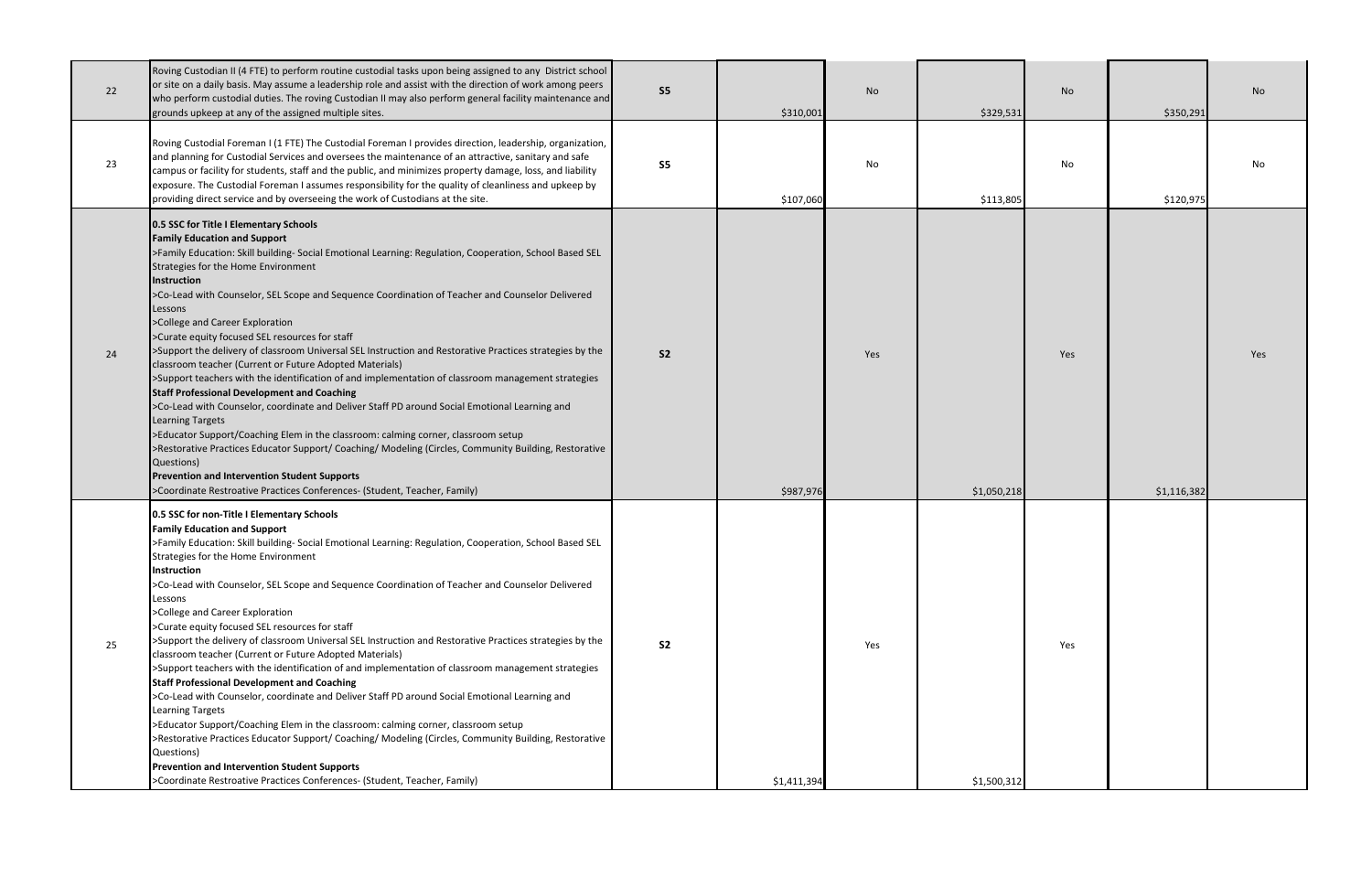| 26 | Secondary School Support Specialist (1.0 FTE at each site)<br><b>Family Education and Support</b><br>>Family Education: Skill building- Social Emotional Learning: Regulation, Cooperation, School Based SEL<br>Strategies for the Home Environment<br><b>Instruction</b><br>>Support the delivery of classroom Universal SEL Instruction and Restorative Practices strategies by the<br>classroom teacher (Current or Future Adopted Materials)<br>>Co-Lead with Counselor, SEL Scope and Sequence Coordination of Teacher and Counselor Delivered<br>Lessons<br>>Curate equity focused SEL resources for staff<br>>Support teachers with the identification of and implementation of classroom management strategies<br><b>Staff Professional Development and Coaching</b><br>>Coordinate and Deliver Staff PD around Social Emotional Learning and Learning Targets<br>>Restorative Practices Educator Support/ Coaching/ Modeling (Circles, Community Building, Restorative<br>Questions)<br><b>Prevention and Intervention Student Supports</b><br>>Coordinate RP Conferences- (Student, Teacher, Family)                                                                                                                        | <b>S2</b>      | \$2,823,697 | Yes | \$2,971,872 | Yes | \$1,816,483 | Yes |
|----|---------------------------------------------------------------------------------------------------------------------------------------------------------------------------------------------------------------------------------------------------------------------------------------------------------------------------------------------------------------------------------------------------------------------------------------------------------------------------------------------------------------------------------------------------------------------------------------------------------------------------------------------------------------------------------------------------------------------------------------------------------------------------------------------------------------------------------------------------------------------------------------------------------------------------------------------------------------------------------------------------------------------------------------------------------------------------------------------------------------------------------------------------------------------------------------------------------------------------------------|----------------|-------------|-----|-------------|-----|-------------|-----|
| 27 | Additional 0.5 FTE social worker at CTP/ACE<br><b>Family Education and Support</b><br>>Family Education: Skill Bulding- Mental Health: Coping skills, suicide prevention, anxiety, depression<br><b>Staff Professional Development and Coaching</b><br>>Educator Wellness & Resilience<br>>Mental Health Topics<br><b>Suicide Prevention, Intervention, and Postvention</b><br>>Suicide Prevention/Mental Health Promotion: Delivering staff PD about suicide awareness, coordinate<br>suicide prevention/mental health promotion lessons<br><b>Family Education and Support</b><br>>Coordinate Family Education: Parenting Strategies Training with Outside Partners<br>>Targeted Family Outreach and Engagement including home visits<br><b>Prevention and Intervention Student Supports</b><br>>Wellness Room: Set-Up and Coordination of Staff<br>>Co-Lead with Counselor Wellness Room: Skill Building Support Provider<br>>Small Group Facilitation: mental health, grief, advocacy, relationships, conflict resolution<br>>Initial Point of Contact for Behavioral Health, DHS, DD Services and Mental Health Provider and School<br>Coordination<br>>Basic Needs: Shelter, Food, Clothing, and Medical Resources and Referral | S <sub>2</sub> | \$59,964    | Yes | \$63,110    | Yes | \$67,086    | Yes |
| 28 | 1.0 FTE Secondary Social Emotional Learning (SEL) TOSAThe SEL TOSA provides leadership in the<br>identification and implementation of effective SEL practices supporting the selection and<br>implementation of social emotional learning curriculum in the District.                                                                                                                                                                                                                                                                                                                                                                                                                                                                                                                                                                                                                                                                                                                                                                                                                                                                                                                                                                 | S <sub>2</sub> | \$151,432   | Yes | \$160,972   | Yes | \$171,113   | Yes |
| 29 | 0.5 FTE Academic Coach at all elementary schools<br>The Elementary Academic Coach primarily supports students and classroom teachers in grades<br>kindergarten through second grade, but may also serve other grade levels after K-2 student needs are<br>met. The Academic Coach provides students with supplemental targeted support matched to student<br>needs in reading. The Academic Coach also provides professional development and training for all<br>teachers in culturally responsive teaching strategies and resources. The Academic Coach also helps<br>guide the teacher through the formal intervention process to ensure a student has been provided with<br>appropriate interventions and corresponding data has been collected to confirm that a student has been<br>provided sufficient opportunity to make growth prior to being referred for special education services.                                                                                                                                                                                                                                                                                                                                       | <b>S1</b>      | \$2,232,718 | Yes | \$2,373,379 | Yes |             |     |